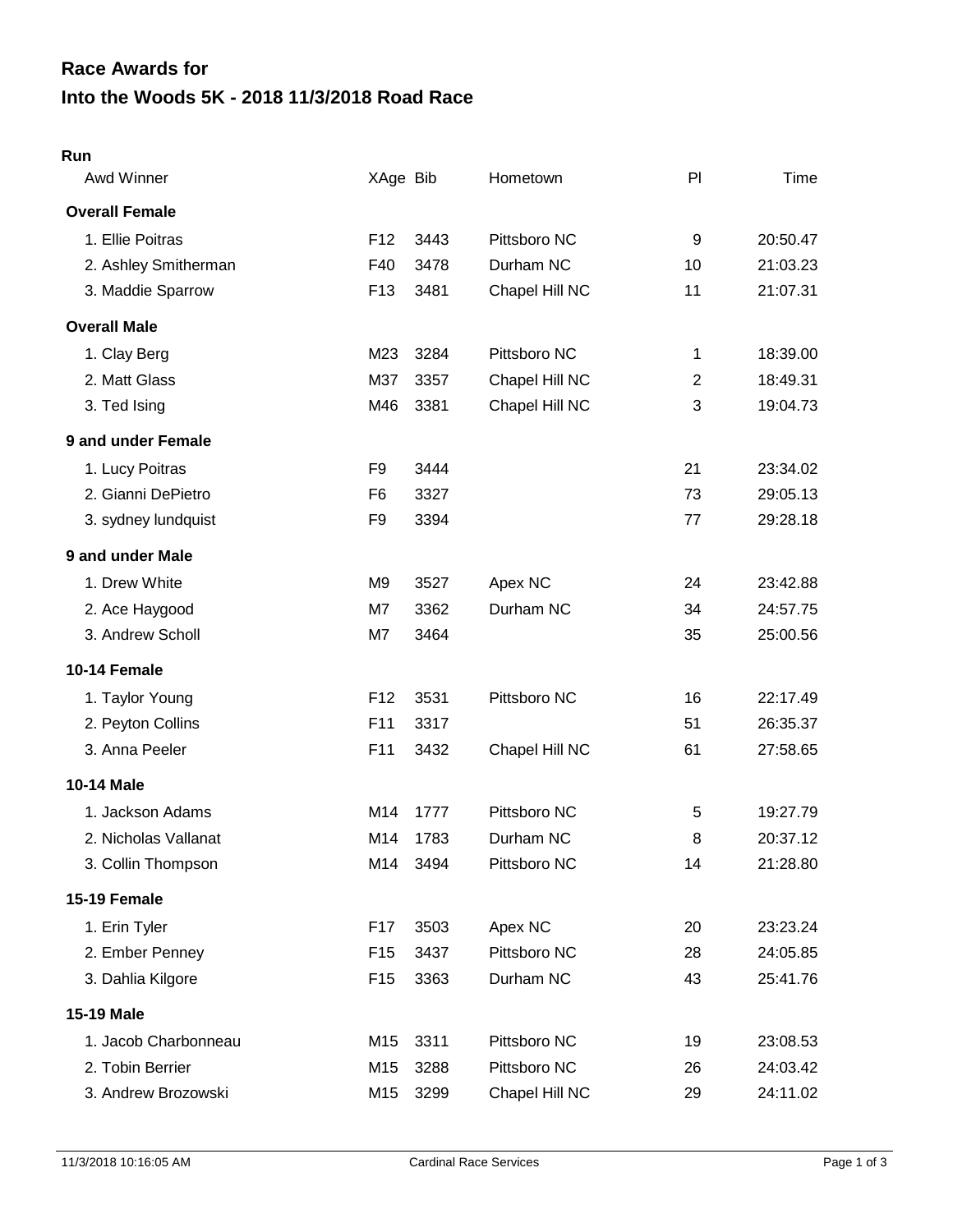### **20-29 Female**

| 1. Alexandra Errington       | F <sub>23</sub> | 3346 | <b>Pleasant Garden</b><br><b>NC</b> | 13             | 21:21.51 |
|------------------------------|-----------------|------|-------------------------------------|----------------|----------|
| 2. Sarah Koppelkam           | F <sub>25</sub> | 3388 | Chapel Hill NC                      | 54             | 26:57.81 |
| 3. Catelin Law               | F <sub>23</sub> | 3389 | Chapel Hill NC                      | 69             | 28:52.85 |
| 20-29 Male                   |                 |      |                                     |                |          |
| 1. Alexander Herzing         | M26             | 3367 | Chapel Hill NC                      | 6              | 19:41.49 |
| 2. Eric Hale                 | M29             | 3360 |                                     | $\overline{7}$ | 20:13.40 |
| 3. Jackson Moore             | M29             | 3415 | Cary NC                             | 38             | 25:09.76 |
| <b>30-39 Female</b>          |                 |      |                                     |                |          |
| 1. Jessica Walden-Gray       | F32             | 3516 | Chapel Hill NC                      | 32             | 24:42.01 |
| 2. Britt Wilson              | F31             | 3529 | Pittsboro NC                        | 46             | 25:59.55 |
| 3. Megan Finn                | F35             | 3542 |                                     | 53             | 26:42.94 |
| 30-39 Male                   |                 |      |                                     |                |          |
| 1. Ben Gray                  | M37             | 3358 | Chapel Hill NC                      | 12             | 21:15.61 |
| 2. Chris Watson              | M39             | 3521 | Pittsboro NC                        | 25             | 23:48.05 |
| 3. Thomas Carpenter          | M38             | 3307 | Chapel Hill NC                      | 36             | 25:03.92 |
| 40-49 Female                 |                 |      |                                     |                |          |
| 1. Taylor Transue            | F43             | 3499 | Pittsboro NC                        | 37             | 25:08.67 |
| 2. Rebecca Walker            | F49             | 3517 | Chapel Hill NC                      | 40             | 25:17.33 |
| 3. Karen Trott               | F46             | 3501 | Chapel Hill NC                      | 60             | 27:57.53 |
| 40-49 Male                   |                 |      |                                     |                |          |
| 1. Lewis Hendricks           | M45             | 3541 | Chapel Hill NC                      | 4              | 19:20.69 |
| 2. Jorge Rodriguez Rodriguez | M48             | 3453 | Durham NC                           | 15             | 22:13.79 |
| 3. Wesley Lloyd              | M40             | 1771 |                                     | 22             | 23:40.52 |
| 50-59 Female                 |                 |      |                                     |                |          |
| 1. John Berry                | F <sub>50</sub> | 1765 | Chapel Hill NC                      | 56             | 27:36.71 |
| 2. Michelle Maclay           | F <sub>51</sub> | 3395 | Pittsboro NC                        | 135            | 36:59.49 |
| 3. Lori Brozowski            | F <sub>50</sub> | 3300 | Chapel Hill NC                      | 155            | 40:22.36 |
| 50-59 Male                   |                 |      |                                     |                |          |
| 1. Masaaki Takamiya          | M53             | 1788 | Chapel Hill NC                      | 42             | 25:26.91 |
| 2. Christopher Vallanat      | M52             | 1782 | Durham NC                           | 78             | 29:39.76 |
| 3. Matt Brozowski            | M51             | 3301 | Chapel Hill NC                      | 156            | 40:22.65 |
| 60-69 Female                 |                 |      |                                     |                |          |
| 1. diane jacobs              | F60             | 1790 |                                     | 48             | 26:18.12 |
| 2. Betsy Pitkin              | F60             | 1766 | Pittsboro NC                        | 206            | 48:21.94 |
| 3. Teresa Klein              | F65             | 3387 | Chapel Hill NC                      | 236            | 58:51.61 |